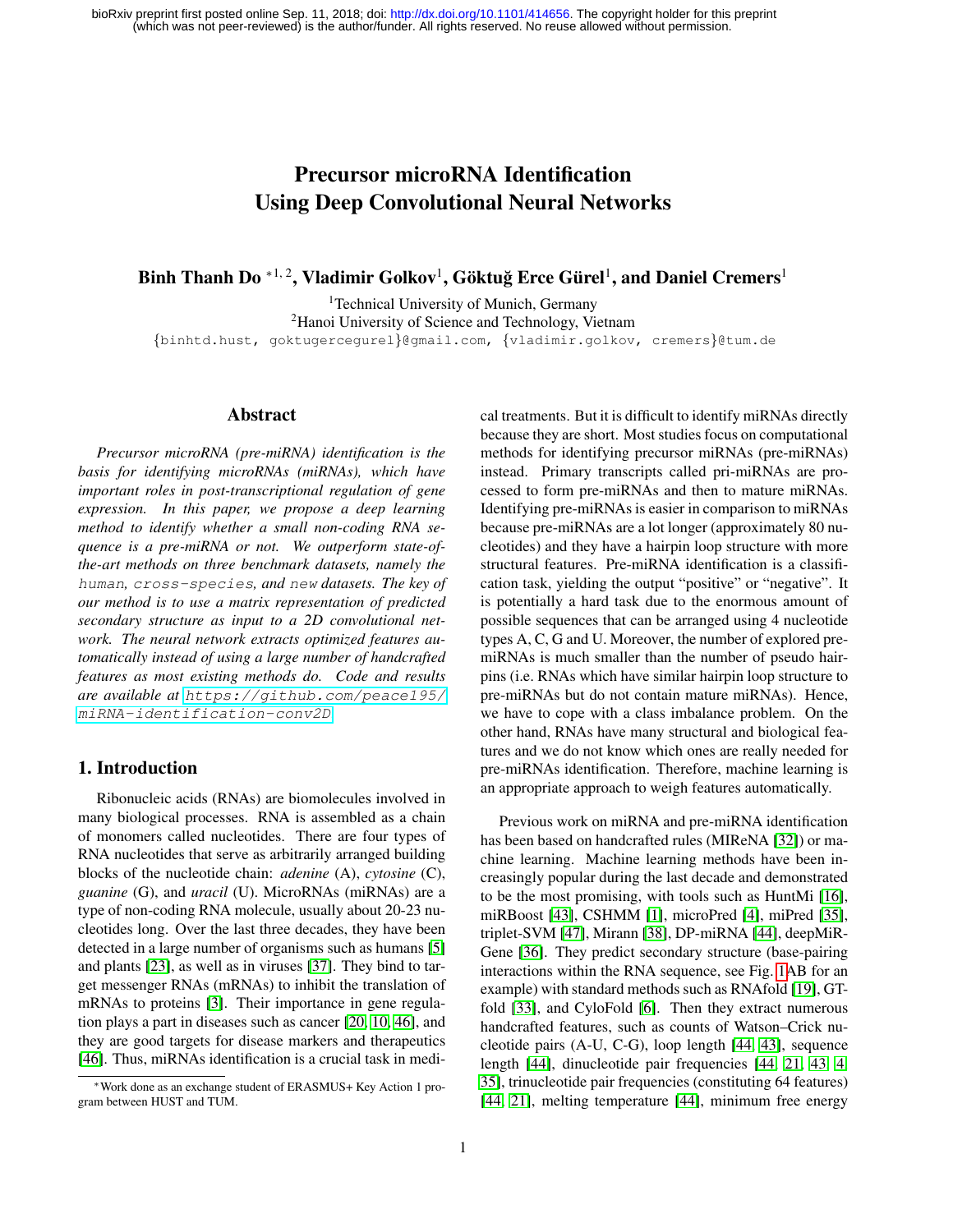[\[45,](#page-8-10) [44,](#page-8-7) [9\]](#page-7-11). These features are used as inputs to machine learning methods such as support vector machines (SVM) [\[43,](#page-8-3) [4,](#page-7-7) [47\]](#page-8-5), random forests [\[35\]](#page-8-4), neural networks [\[38,](#page-8-6) [44,](#page-8-7) [36,](#page-8-8) [21\]](#page-7-10) and hidden Markov models [\[1\]](#page-7-6). For example, Ref. [\[21\]](#page-7-10) uses 98 of the aforementioned features for the input of their neural network. DP-miRNA [\[44\]](#page-8-7) uses a neural network with 58 extracted characteristic features based on sequence composition and secondary structure predicted by RNAfold software, folding measures including various formulations of physical energy. One of the most featurerich methods is Ref. [\[9\]](#page-7-11), which uses around 900 features. The authors showed that the most significant factor in premiRNA identification is the secondary structure. Secondary structures are distinctive and many features can be extracted from them. The state-of-the-art method deepMiRGene [\[36\]](#page-8-8) uses one-hot encoding of so-called dot-bracket notation to represent RNA secondary structure as input to a neural network. The problem with this representation is that the information contained therein is rather "entangled": There is no single data entry that indicates whether two nucleotides  $\{i, j\}$  are paired with each other. Finding out whether they are paired requires parsing much of the entire secondary structure representation. This parsing is achieved by training a neural network with memory and attention mechanisms. However, "outsourcing" such a known meaningful information disentanglement to the learning usually results in suboptimal disentanglement and a more difficult overall learning task [\[28\]](#page-7-12). The biggest advantage of deepMiRGene is they do not need any handcrafted features [\[36\]](#page-8-8).

Deep learning can extract the high-level hidden features of the input very well and get good performance on many tasks such as image classification, face and speech recognition [\[29\]](#page-7-13), molecular function prediction [\[34,](#page-8-11) [14\]](#page-7-14), protein secondary [\[40\]](#page-8-12) and tertiary structure prediction [\[2\]](#page-7-15), protein contact prediction [\[13\]](#page-7-16). Inspired by the success of deep learning and the importance of secondary structure for pre-miRNA identification, we propose an end-to-end deep learning method using the given input sequence and its secondary structure. For the sequence data, people often use LSTM [\[18\]](#page-7-17) neural networks because they can handle information that is far away in the sequence effectively. However, in this paper, we are going to use a convolutional neural network (ConvNet) in order to classify RNA sequences as pre-miRNA. We use a downscaling layer to consolidate features and to allow variable-sized input of the ConvNet to lead to a fixed-sized class prediction. The key of our approach is to encode the secondary structure in the pairing matrix format (also known as *dot plot*, see [\[8,](#page-7-18) [12,](#page-7-19) [31,](#page-8-13) [42\]](#page-8-14)). In the pairing matrix, we specify the minimum free energy of the sequence and the interactions between nucleotides directly. The results show that our algorithm with this new technique performs better than other state-of-the-art methods on the benchmarks, namely the so-called human,

cross-species and new datasets [\[36,](#page-8-8) [45\]](#page-8-10). When we compared our results with and without the pairing matrix, we saw that the results are much worse without the pairing matrix. Our contributions are:

- A novel joint 2D multi-channel representation of sequence, secondary structure, and minimum free energy without handcrafted features,
- A convolutional network that is appropriate for that type of input representation and outperforms state-ofthe-art methods,
- A comparison between variable-sized and fixed-sized inputs for the ConvNet.

# 2. Our approach

Our approach consists of two steps. Firstly, we represent the given RNA in a 2D multi-channel format based on sequence one-hot encoding and pairing matrix of its predicted secondary structure. Using this input representation, we train a ConvNet to identify pre-miRNA. Our proposed ConvNet is designed to adapt to variable size of inputs by using a downscaling layer between the convolutional and fully connected layers. For comparison, we also build a fixed-sized inputs ConvNet by zero-padding the inputs to have the same size.

## <span id="page-1-0"></span>2.1. Input representation

Secondary structure is a very beneficial feature for premiRNA identification [\[22,](#page-7-20) [21,](#page-7-10) [9\]](#page-7-11). In this paper, we represent predicted secondary structure using a pairing matrix format as given in Fig. [1C](#page-2-0), where for every pair of nucleotides 0 stands for a non-interaction, and a non-zero value (we use the minimum free energy  $E$  of the molecule) stands for an interaction.

Each nucleotide A, C, G, U of the input sequence is represented using one-hot encoding, which is a binary vector of dimension 4. Thus, we have the dictionary  ${A \mapsto (1, 0, 0, 0), C \mapsto (0, 1, 0, 0), G \mapsto (0, 0, 1, 0), U \mapsto}$  $(0, 0, 0, 1)$ , yielding an  $L \times 4$  array that represents the entire sequence of length  $L$  in one-hot encoding. Each RNA input sequence of length  $L$  is represented as follows (see also Fig. [1](#page-2-0) for an example):

- Use RNAfold [\[19\]](#page-7-8) to predict the secondary structure and minimum free energy.
- Represent the predicted secondary structure as a  $L \times L$ *pairing matrix*, where position  $(i, j)$  indicates whether the  $i^{\text{th}}$  nucleotide interacts with the  $j^{\text{th}}$  nucleotide or not.
- Reshape the  $L \times 4$  one-hot encoded sequence to  $L \times$  $1 \times 4$  and replicate it horizontally to shape  $L \times L \times 4$ .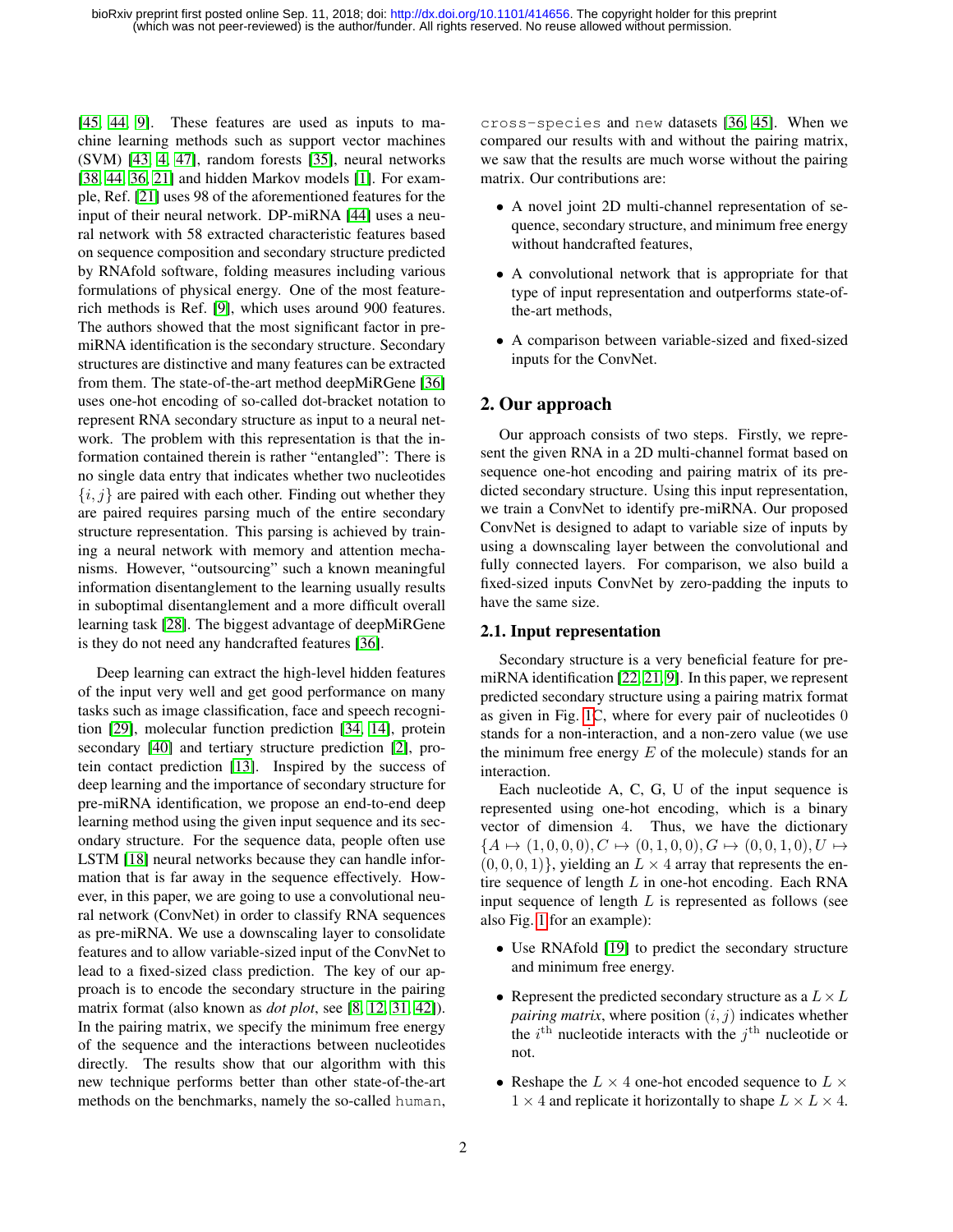<span id="page-2-0"></span>

Figure 1: Example for preprocessing step of "GCCCUUGGCA" sequence. (A) Sequence of a pre-miRNA and the dot-bracket notation of its secondary structure,  $-3.00$  is the minimum of free energy. In dot-bracket notation, each corresponding "()" pair represents an interaction nucleotide pair. (B) is the secondary structure of the given sequence. (C) is the pairing matrix based on the secondary structure of sequence where  $E$  is the minimum free energy. (D) and (E) are vertical and horizontal one-hot encoded sequence. (F) is the combination of  $(C)$ ,  $(D)$  and  $(E)$  by concatenating.

- Reshape the  $L \times 4$  one-hot encoded sequence to  $1 \times$  $L \times 4$  and replicate it vertically to shape  $L \times L \times 4$ .
- Concatenate the three aforementioned arrays along the channels dimension (third dimension), yielding  $L \times$  $L \times (1 + 4 + 4)$ .

By using this data representation, we ensure that every  $1 \times 1 \times 9$  "pixel"  $(i, j)$  of the  $L \times L \times 9$  array contains the entire available information about the nucleotide pair  $(i, j)$ , namely the nucleotide type at position i and at position  $j$  as well as whether the two nucleotides are paired. Moreover, the neighborhood of that "pixel" contains the entire available information about sequence neighborhoods of positions  $i$  and  $j$  and the pairing between these neighborhoods. The presence and arrangement of such neighborhood-patterns is characteristic of certain RNA types. A convolutional network is appropriate for extracting high-level information from such local patterns (as shown for  $L \times L$  representations of proteins [\[13\]](#page-7-16)), and (by using pooling/downscaling layers) consolidating such information across the entire molecule. Fig. [1](#page-2-0) is an example of our preprocessing step for the sequence "GCCCUUG-GCA", where Fig. [1F](#page-2-0) is the output of this step.

<span id="page-2-1"></span>

Figure 2: Our proposed ConvNet architecture.

## 2.2. Network architecture and training

Our network architecture is shown in Fig. [2.](#page-2-1) Both architectures contain three convolutional layers followed by two fully connected layers. The reasons for using such an architecture in combination with our input representation are described in Section [2.1.](#page-1-0) For comparison, as an alternative to variable-sized inputs (Algorithm [1,](#page-3-0) Fig. [2A](#page-2-1)), we pad the  $L \times L \times 9$  input to  $400 \times 400 \times 9$  by zeros to the bottom and to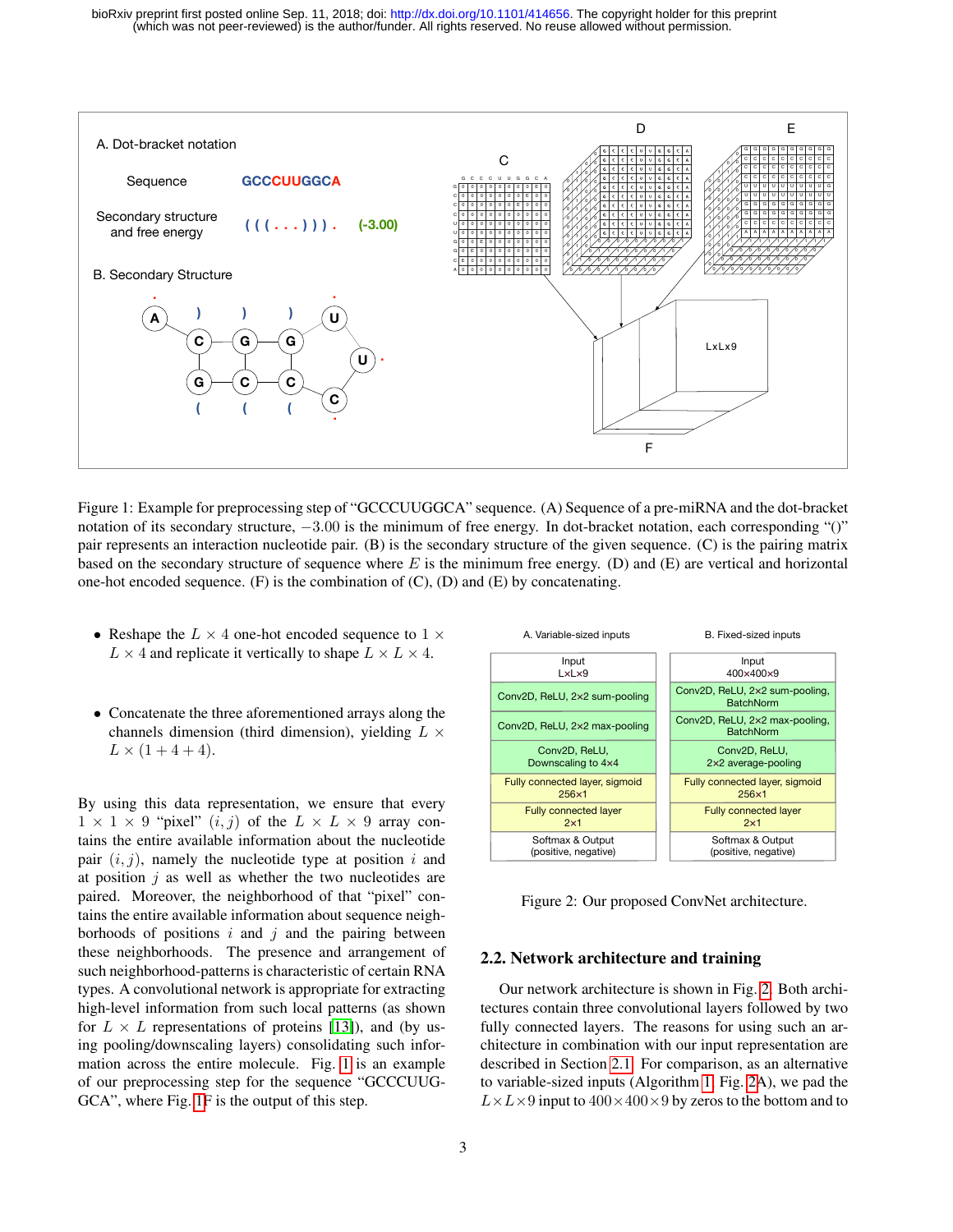<span id="page-3-2"></span>

|                  | human | cross-species | new  |
|------------------|-------|---------------|------|
| Positive samples | 863   | 1677          | 690  |
| Negative samples | 7422  | 8266          | 8246 |

Table 1: Statistics of the three datasets. We have to cope with a class imbalance problem.

the right before providing it as input to the ConvNet (Algorithm [2,](#page-3-1) Fig. [2B](#page-2-1)). For variable-sized inputs (Algorithm [1\)](#page-3-0), because of variable length  $L$  of the input sequence, we set the batch size to 1 and use a downscaling layer after the convolutional layers to obtain fixed-size features which will be fed into fully connected layers.

We normalize the outputs to  $[0, 1]$  by using a softmax layer at the end. It is calculated as follows, where 2 is the number of labels:

$$
softmax(x)_i = \frac{\exp(x_i)}{\sum_{i'=1}^{2} \exp(x_{i'})}.
$$
 (1)

The model is trained by minimizing the cross-entropy loss function:

$$
\mathcal{L} = \sum_{d} \sum_{i=1}^{2} -y_{d,i} \log \hat{y}_{d,i},\tag{2}
$$

where d enumerates training samples,  $y_d \in \mathbb{R}^2$  is  $(\alpha, 0)$ if d is a positive sample,  $(0, \beta)$  if it is a negative sample  $(\alpha, \beta \in \mathbb{R}$  are the weights for penalizing class imbalance;  $\alpha = \frac{2N_n}{N_p+N_n}, \beta = \frac{2N_p}{N_p+N_n}$  $\frac{2N_p}{N_p+N_n}$ , where  $N_p, N_n$  is the number of positive and negative samples, respectively), and  $\hat{y}_d \in \mathbb{R}^2$ is the output of the softmax layer.

We trained the network with the adaptive subgradient method (AdaGrad) [\[11\]](#page-7-21) and a learning rate of 0.001. In alternative experiments, we also tried soft one-hot encoding such as  $\{0.2, 0.8\}$  or  $\{0.1, 0.9\}$  for the input sequence encoding instead of  $\{0, 1\}$ , the Adam optimizer [\[25\]](#page-7-22), AlexNet [\[26\]](#page-7-23) and ResNet [\[17\]](#page-7-24) architectures, different batch size, dropout [\[41\]](#page-8-15), and  $L_2$  weight decay [\[27\]](#page-7-25), but results were the same and in some cases even worse. Using less pooling layers also yielded worse results. Our model can (over)fit the training data, as evidenced by high training quality metrics and low training loss, Fig. [3F](#page-4-0). However, when splitting training data into 5-fold cross-validation, the validation quality metrics and loss change direction after about 40 epochs (Figs. [3A](#page-4-0)–E). Therefore, we stop after 40 epochs when training on the entire training data in order to avoid overfitting.

## 3. Experiments

#### 3.1. Datasets

In our experiments, we used datasets used in [\[36,](#page-8-8) [45\]](#page-8-10), which were obtained from miRBase [\[15\]](#page-7-26), NCBI ([https:](https://www.ncbi.nlm.nih.gov/)

<span id="page-3-0"></span>

|     | <b>Algorithm 1</b> Variable-sized inputs           |
|-----|----------------------------------------------------|
|     | 1: function BACKPROPAGATION(network, TrainSet)     |
| 2:  | $batchSize \leftarrow 1$                           |
| 3:  | $count \leftarrow 0$                               |
| 4:  | $batchGrad \leftarrow 0$                           |
| 5:  | while $True$ do                                    |
| 6:  | $input \leftarrow BatchInput(TrainSet, batchSize)$ |
| 7:  | $label \leftarrow BatchLabel(TrainSet, batchSize)$ |
| 8:  | $grad \leftarrow ComputeGradient(input, label)$    |
| 9:  | $batchGrad \leftarrow batchGrad + grad$            |
| 10: | $count \leftarrow count + 1$                       |
| 11: | if $count = 64$ then                               |
| 12: | UpdateNetworkParameter (batchGrad)                 |
| 13: | $count \leftarrow 0$                               |
| 14: | $batchGrad \leftarrow 0$                           |

<span id="page-3-1"></span>

|    | <b>Algorithm 2</b> Fixed-sized inputs              |
|----|----------------------------------------------------|
|    | 1: function BACKPROPAGATION(network, TrainSet)     |
| 2: | $batchSize \leftarrow 64$                          |
| 3: | while $True$ do                                    |
| 4: | $input \leftarrow BatchInput(TrainSet, batchSize)$ |
| 5: | $label \leftarrow BatchLabel(TrainSet, batchSize)$ |
| 6: | $grad \leftarrow ComputeGradient(input, label)$    |
| 7: | UpdateNetworkParameter(grad)                       |

[//www.ncbi.nlm.nih.gov/](https://www.ncbi.nlm.nih.gov/)), fRNAdb [\[24\]](#page-7-27), NON-CODE [\[7\]](#page-7-28) and snoRNA-LBME-db [\[30\]](#page-7-29). The datasets are termed human, cross-species, and new.

Table [1](#page-3-2) shows the number of positive and negative samples in each of the datasets. In total, there are 3230 positive and 23934 negative samples, which leads to a class imbalance. To cope with the class imbalance, we assigned more weight to positive samples in the cross-entropy loss function.

Fig. [4](#page-4-1) shows the histogram of sequence lengths in our dataset. While the mean length of RNA sequences is 96, there are still sequences with more than 300 nucleotides. The longest and shortest RNA sequences consist of 398 and 45 nucleotides, respectively.

In our model-building phase, 90% of the human and cross-species datasets are used. We choose model architecture and hyperparameters (i.e. number of epochs, learning rate, batch size) based on 5-fold cross-validation results (cross-validation is run on 90% of the human dataset separately and on 90% of the cross-species dataset separately, but we found aforementioned hyperparameters that worked well for both), which is the standard procedure to tune hyperparameters in pre-miRNA identification literature [\[45,](#page-8-10) [36\]](#page-8-8).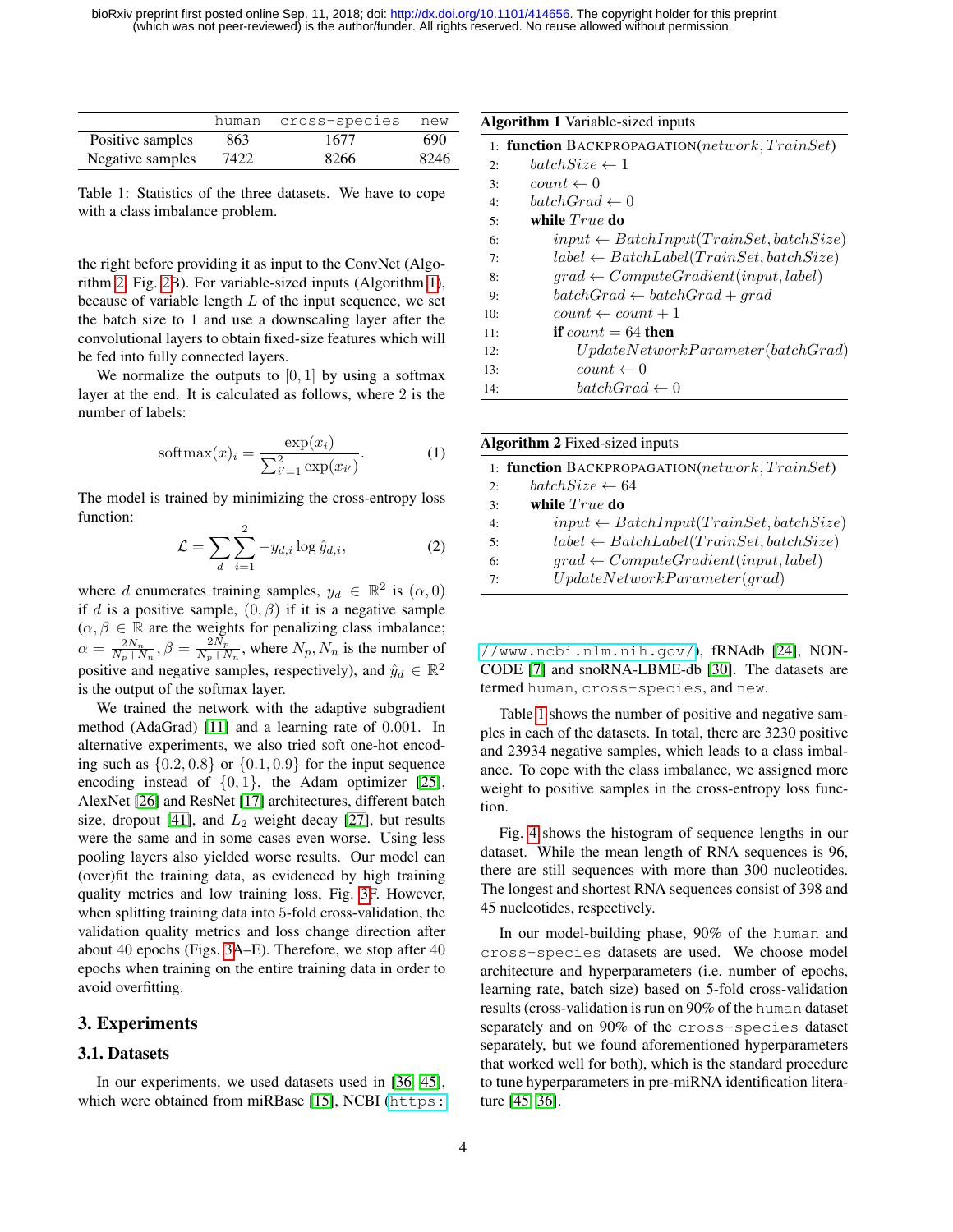<span id="page-4-0"></span>

<span id="page-4-1"></span>

Figure 4: Histogram of length of RNA sequences. Black line is the average length. The sequence length is variable, with the minimal, average and maximal length being 45, 96 and 398, respectively.

Figure 3: Validation quality metrics for five rounds of crossvalidation on 90% of the human dataset (A–E) and training quality metrics trained on 90% of the human training set (F). Various validation metrics become worse (indicating overfitting) after about 40 epochs, hence we use models trained for 40 epochs in evaluations.

After cross-validation, we use three standard evaluation (test) procedures:

- 1. Train on the aforementioned 90% of the human dataset, test on the remaining 10% of the human dataset, as done in [\[36\]](#page-8-8).
- 2. Train on the aforementioned 90% of the cross-species dataset, test on the remaining 10% of the cross-species dataset, as done in [\[36\]](#page-8-8).
- 3. Train on the entire cross-species dataset, test on the entire new dataset, as Tran et al. [\[45\]](#page-8-10) proposed.

We have not used the test 10% of the human and cross-species datasets, nor any samples from the new dataset at any point during training nor hyperparameter search.

#### 3.2. Cross-validation and test performance

## 3.2.1 Experiment settings

We test the success of the model against previous work done in the field. As described above, we tested on 10% of human and cross-species datasets, and all of the entire new dataset. We also report results of cross-validation, which is also a common evaluation in literature. For comparison, we used sensitivity (SE), specificity (SP), positive predictive value (PPV), F-score, g-mean, area under the receiver operating characteristic (AUROC), and area under the precision-recall curve (AUPR). Results are shown in Tables [2,](#page-5-0) [3,](#page-5-1) [4.](#page-6-0) Results of miRBoost, CSHMM, triplet-SVM, microPred, MIReNA and deepMiRGene are referred from [\[36\]](#page-8-8). We also rerun deepMiRGene with the code the the authors provided, and also included the reproduced results in Tables [2,](#page-5-0) [3,](#page-5-1) [4.](#page-6-0) Formulas for metrics described are caculated as following: TP:  $\sum$  true positive, TN:  $\sum$  true negative, FP:  $\sum$  false positive, FN:  $\sum$  false negative, SE = TP / (TP + FN),  $SP = TN / (TN + FP)$ , PPV (precision) = TP / (TP + FN), SP = 1N / (1N + FP), PPV (precision) = 1P / (1P + FP), F-score = 2TP / (2TP + FP + FN), g-mean =  $\sqrt{SE \cdot SP}$ . The decision threshold is 0.5.

Since we are dealing with a skewed dataset (there are a lot more negative sequences), AUPR and AUROC are important because they are not susceptible to class imbalance. AUPR is especially important for us as our main goal is to detect the positives. Precision measures the probability for detecting positive samples correctly, and it is not affected by the large number of negative samples in our dataset.

#### 3.2.2 Cross-validation results

Looking at the 5-fold cross-validation results, our approach outperformed state-of-the-art methods on the human dataset and achieved competitive results on the cross-species dataset. Specifically for the human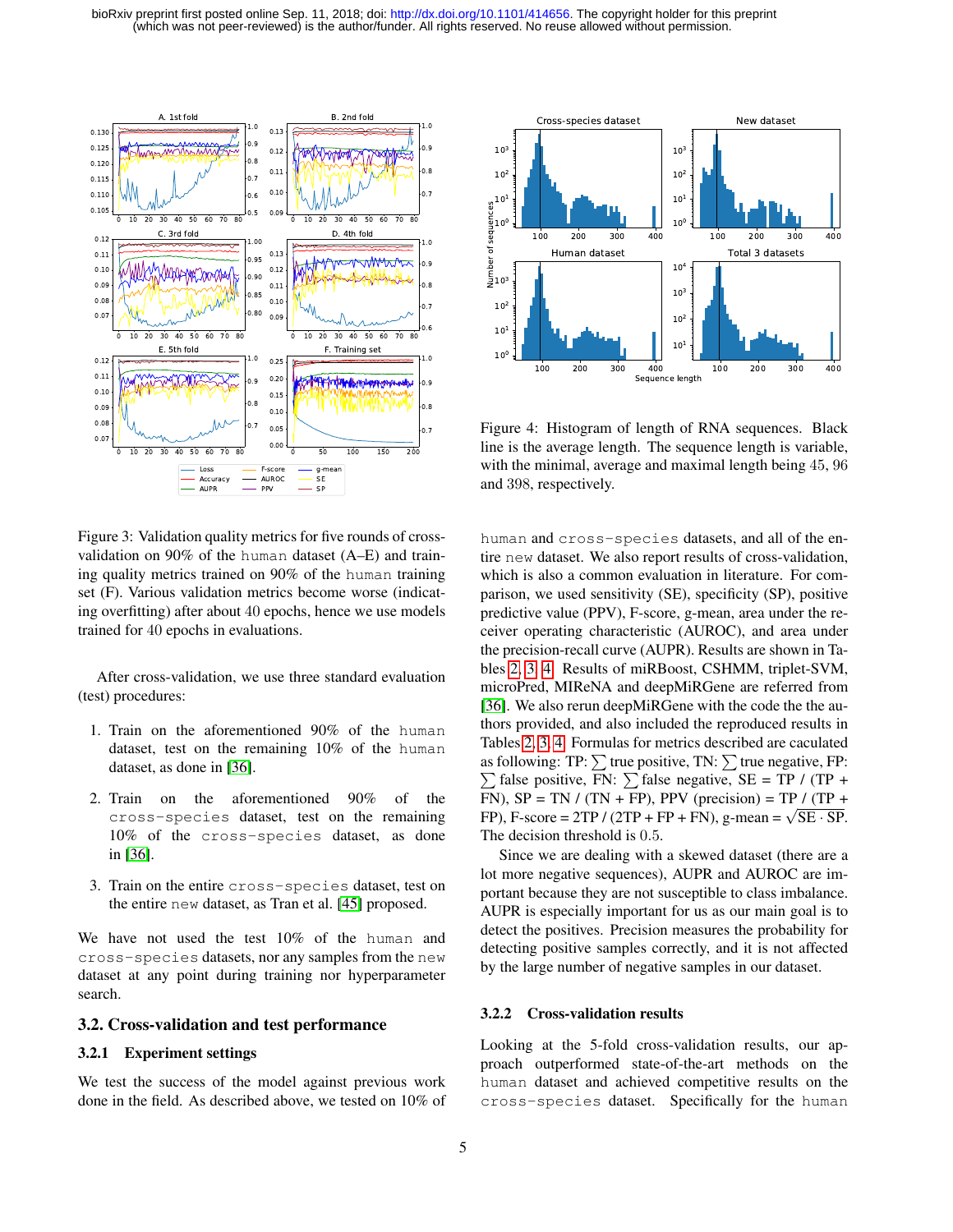(which was not peer-reviewed) is the author/funder. All rights reserved. No reuse allowed without permission. bioRxiv preprint first posted online Sep. 11, 2018; doi: [http://dx.doi.org/10.1101/414656.](http://dx.doi.org/10.1101/414656) The copyright holder for this preprint

<span id="page-5-0"></span>

| Methods                        | <b>SE</b> | <b>SP</b> | <b>PPV</b> | F-score | g-mean | <b>AUROC</b> | <b>AUPR</b> |
|--------------------------------|-----------|-----------|------------|---------|--------|--------------|-------------|
| $m$ RBoost $(CV)$              | 0.803     | 0.988     | 0.887      | 0.843   | 0.891  | ۰            | ۰           |
| CSHMM (CV)                     | 0.713     | 0.777     | 0.559      | 0.570   | 0.673  |              |             |
| triplet-SVM (CV)               | 0.669     | 0.986     | 0.851      | 0.749   | 0.812  | 0.957        | 0.854       |
| microPred (CV)                 | 0.763     | 0.989     | 0.888      | 0.820   | 0.869  | 0.974        | 0.890       |
| MIReNA (CV)                    | 0.818     | 0.943     | 0.624      | 0.708   | 0.878  |              |             |
| deepMiRGene (CV)               | 0.799     | 0.988     | 0.885      | 0.839   | 0.888  | 0.984        | 0.915       |
| deepMiRGene-rerun (CV)         | 0.818     | 0.977     | 0.806      | 0.811   | 0.894  | 0.975        | 0.876       |
| Proposed fixed-sized (CV)      | 0.878     | 0.978     | 0.827      | 0.849   | 0.926  | 0.984        | 0.915       |
| Proposed variable-sized (CV)   | 0.835     | 0.985     | 0.868      | 0.851   | 0.907  | 0.985        | 0.922       |
| Without pairing matrix (CV)    | 0.722     | 0.938     | 0.594      | 0.646   | 0.823  | 0.909        | 0.726       |
| miRBoost (test)                | 0.884     | 0.969     | 0.768      | 0.822   | 0.925  |              |             |
| CSHMM (test)                   | 0.616     | 0.978     | 0.768      | 0.684   | 0.777  |              |             |
| triplet-SVM (test)             | 0.744     | 0.992     | 0.914      | 0.821   | 0.859  | 0.947        | 0.830       |
| microPred (test)               | 0.779     | 0.988     | 0.882      | 0.827   | 0.877  | 0.980        | 0.892       |
| MIReNA (test)                  | 0.826     | 0.941     | 0.617      | 0.706   | 0.881  |              |             |
| deepMiRGene (test)             | 0.822     | 0.992     | 0.919      | 0.868   | 0.903  | 0.981        | 0.918       |
| deepMiRGene-rerun (test)       | 0.767     | 0.989     | 0.892      | 0.825   | 0.871  | 0.981        | 0.900       |
| Proposed fixed-sized (test)    | 0.930     | 0.984     | 0.870      | 0.899   | 0.957  | 0.983        | 0.946       |
| Proposed variable-sized (test) | 0.884     | 0.991     | 0.916      | 0.899   | 0.936  | 0.986        | 0.934       |
| Without pairing matrix (test)  | 0.628     | 0.956     | 0.621      | 0.624   | 0.775  | 0.892        | 0.669       |

<span id="page-5-1"></span>Table 2: Results on the human dataset. We outperform state-of-the-art methods in 5 out of 7 measurements.

| Methods                        | SE    | <b>SP</b> | <b>PPV</b> | F-score | g-mean | <b>AUROC</b> | <b>AUPR</b> |
|--------------------------------|-------|-----------|------------|---------|--------|--------------|-------------|
| miRBoost (CV)                  | 0.861 | 0.977     | 0.884      | 0.872   | 0.917  |              |             |
| CSHMM (CV)                     | 0.826 | 0.576     | 0.533      | 0.564   | 0.524  |              |             |
| triplet-SVM (CV)               | 0.735 | 0.967     | 0.819      | 0.775   | 0.843  | 0.943        | 0.869       |
| microPred (CV)                 | 0.825 | 0.975     | 0.875      | 0.848   | 0.897  | 0.970        | 0.873       |
| MIReNA (CV)                    | 0.766 | 0.952     | 0.765      | 0.765   | 0.854  |              |             |
| deepMiRGene (CV)               | 0.886 | 0.982     | 0.911      | 0.898   | 0.933  | 0.985        | 0.927       |
| deepMiRGene-rerun (CV)         | 0.883 | 0.970     | 0.861      | 0.871   | 0.926  | 0.981        | 0.929       |
| Proposed fixed-sized (CV)      | 0.903 | 0.978     | 0.894      | 0.898   | 0.940  | 0.985        | 0.936       |
| Proposed variable-sized (CV)   | 0.881 | 0.981     | 0.906      | 0.893   | 0.930  | 0.983        | 0.936       |
| Without pairing matrix (CV)    | 0.785 | 0.928     | 0.704      | 0.737   | 0.853  | 0.926        | 0.828       |
| miRBoost (test)                | 0.856 | 0.844     | 0.526      | 0.651   | 0.850  |              |             |
| CSHMM (test)                   | 0.749 | 0.960     | 0.791      | 0.769   | 0.848  | ۰            |             |
| triplet-SVM (test)             | 0.760 | 0.977     | 0.870      | 0.812   | 0.862  | 0.952        | 0.908       |
| microPred (test)               | 0.814 | 0.985     | 0.919      | 0.863   | 0.896  | 0.963        | 0.906       |
| MIReNA (test)                  | 0.796 | 0.950     | 0.764      | 0.780   | 0.870  |              |             |
| deepMiRGene (test)             | 0.900 | 0.983     | 0.913      | 0.906   | 0.940  | 0.984        | 0.955       |
| deepMiRGene-rerun (test)       | 0.862 | 0.984     | 0.917      | 0.889   | 0.921  | 0.984        | 0954        |
| Proposed fixed-sized (test)    | 0.904 | 0.982     | 0.910      | 0.907   | 0.942  | 0.983        | 0.951       |
| Proposed variable-sized (test) | 0.880 | 0.988     | 0.936      | 0.907   | 0.933  | 0.985        | 0.950       |
| Without pairing matrix (test)  | 0.695 | 0.955     | 0.758      | 0.725   | 0.815  | 0.914        | 0.798       |

Table 3: Results on the cross-species dataset. We achieve comparable results with deepMiRGene and outperform other methods.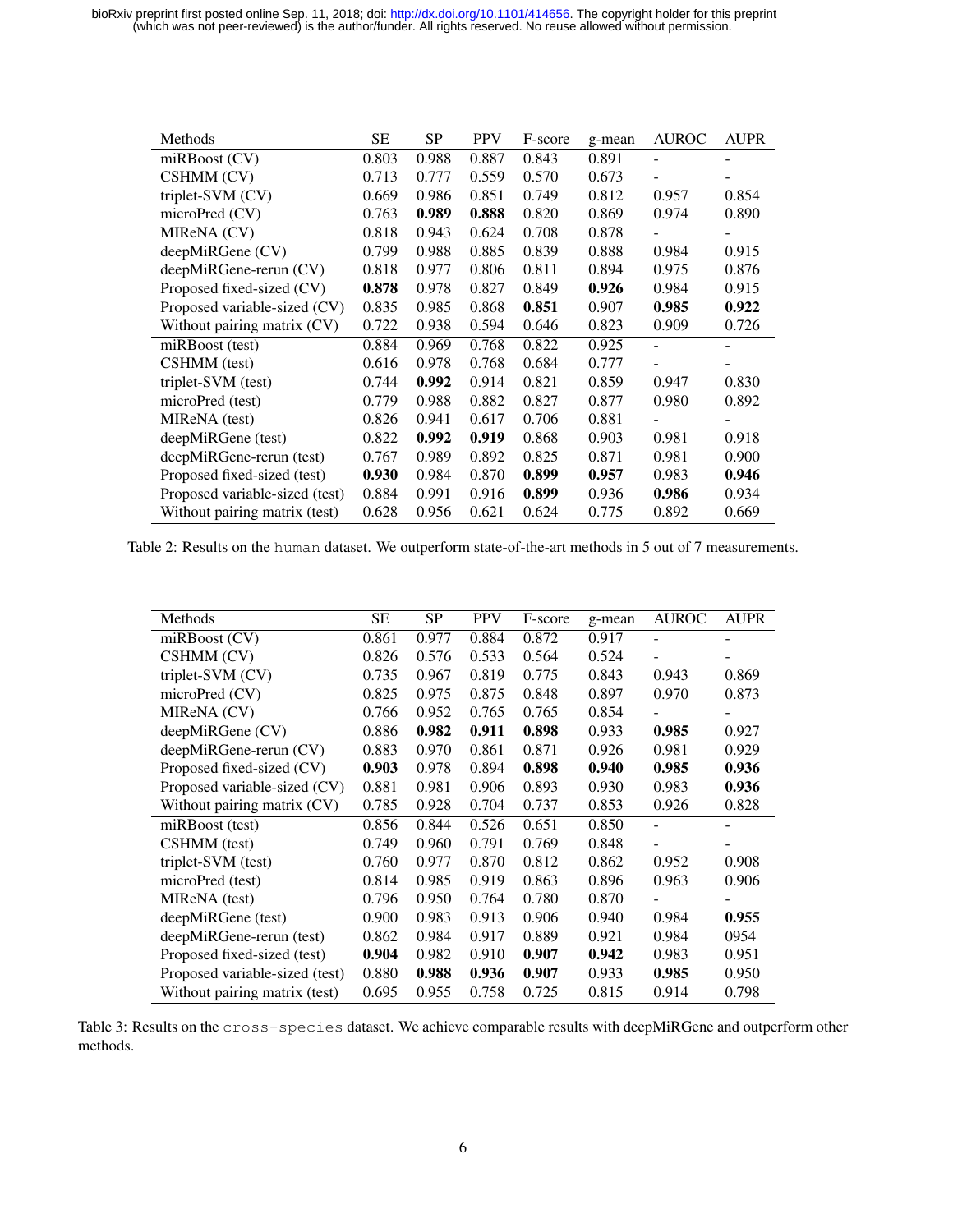<span id="page-6-0"></span>

| Methods                 | <b>SE</b> | <b>SP</b> | <b>PPV</b> | F-score | g-mean | <b>AUROC</b>             | <b>AUPR</b> |
|-------------------------|-----------|-----------|------------|---------|--------|--------------------------|-------------|
| miRBoost                | 0.921     | 0.936     | 0.609      | 0.733   | 0.928  | ۰                        |             |
| <b>CSHMM</b>            | 0.536     | 0.069     | 0.046      | 0.085   | 0.192  | $\overline{\phantom{a}}$ | -           |
| triplet-SVM             | 0.721     | 0.981     | 0.759      | 0.740   | 0.841  | 0.934                    | 0.766       |
| microPred               | 0.728     | 0.970     | 0.672      | 0.699   | 0.840  | 0.940                    | 0.756       |
| <b>MIReNA</b>           | 0.450     | 0.941     | 0.392      | 0.419   | 0.650  | $\overline{\phantom{a}}$ | -           |
| deepMiRGene             | 0.917     | 0.964     | 0.682      | 0.782   | 0.941  | 0.981                    | 0.808       |
| deepMiRGene-rerun       | 0.899     | 0.968     | 0.700      | 0.787   | 0.933  | 0.980                    | 0.798       |
| Proposed fixed-sized    | 0.917     | 0.967     | 0.696      | 0.792   | 0.942  | 0.979                    | 0.864       |
| Proposed variable-sized | 0.859     | 0.981     | 0.779      | 0.817   | 0.918  | 0.979                    | 0.818       |
| Without pairing matrix  | 0.855     | 0.938     | 0.535      | 0.658   | 0.896  | 0.958                    | 0.798       |

Table 4: Results on the new dataset. We outperform state-of-the-art methods in 4 out of 7 measurements, especially for F-score.

dataset, the sensitivity (0.878) is 6% better than the best of others (0.818), while the F-score, g-mean, AUROC and AUPR are better than others as well. This indicates that our approach can handle imbalanced data, and raises hopes for good results the test phase as well.

#### 3.2.3 Test results

The proposed method outperforms previous methods quite consistently. In the human dataset, the test results of every metric except two (specificity and PPV) are better than all other methods. For the cross-species dataset, our method shows results comparable to other methods in terms of specificity, PPV, and F-score and AUROC. On the new dataset, it achieves the the highest scores in specificity, PPV, F-score and AUPR. Also, in all datasets, we achieve the best F-score (0.899 for human, 0.907 for cross-species, and 0.817 for new). Even in metrics where our methods do not have the best score, it is very close to the best in almost all the cases. In the human and new datasets, we can see that our method gives us an improvement over deepMiR-Gene.

We can also see how deep learning approaches without handcrafted features, namely deepMiRGene and our model, perform compared to previous machine learning methods. The new methods have better results in the human dataset in every metric except for specificity, where triplet-SVM gives the same score as deepMiRGene. For both CV and test parts of cross-species, deep learning approaches perform better than all of the previous methods. For the new dataset, miRBoost gives the best result in terms of sensitivity, and triplet-SVM has the same specificity as our proposed model, but in every other category, deep learning approaches have better results. Considering all of the datasets and results, deep learning methods outperform the machine learning solutions.

When comparing deepMiRGene with our method, our approach gives better results in all test datasets. For the human dataset, our approach gives improvements in every metric except for specificity and PPV. For the cross-species dataset, our approach gives better results in terms of every metric other than AUPR. Lastly, for the new dataset, our model performs better in every metric except for AUROC. The results when training on the cross-species dataset and testing on new dataset (Table [4\)](#page-6-0) demonstrate that our approach identifies pre-miRNAs in a new species well although it is trained on a mixed species dataset.

It is also important to compare our two approaches with each other. Without the pairing matrix, the results are much worse in each dataset and each metric. Therefore, the pairing matrix is an important part of our method. Fixed-sized and variable-sized inputs give similar results for most of the categories. With fixed-sized inputs, we need more memory to train than with variable-sized inputs. Therefore, we encourage using variable-sized inputs for this task.

Considering all the results and comparisons with other methods, the results show that our proposed method gives the best performance in identifying pre-miRNAs.

# 4. Discussion and conclusions

The results when using the pairing matrix are much better than just using the input sequence. It means the pairing matrix and secondary structure play an important role in miRNA identification. By including secondary structure information as input, the feature space becomes bigger. Therefore, we need a big dataset for good data generalization. In addition to small numbers of samples, the classes are also imbalanced. A promising direction for future work to improve identification would be to collect more data and then to use bigger neural networks such as AlexNet [\[26\]](#page-7-23) or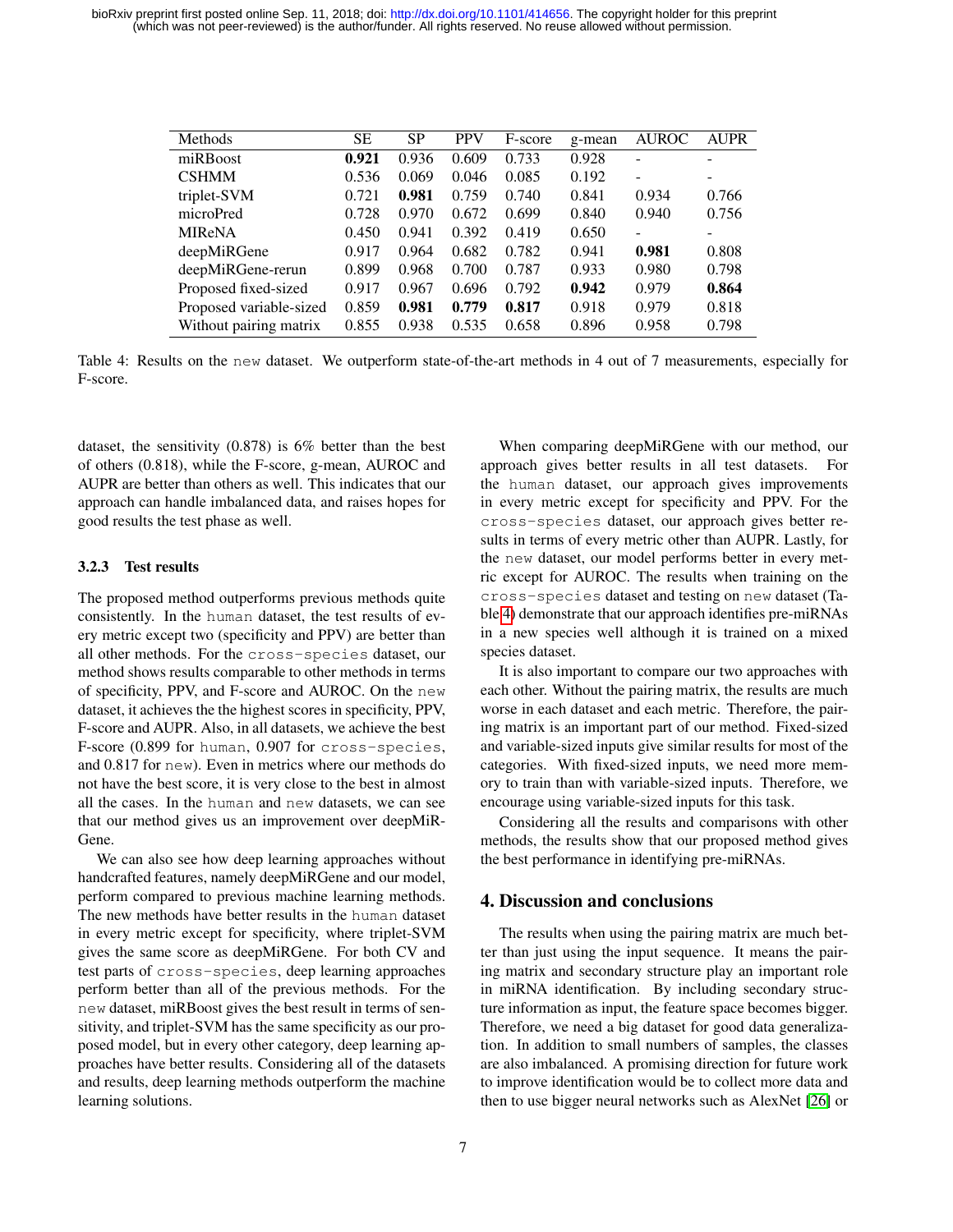ResNet [\[17\]](#page-7-24).

We proposed to use a "disentangled" representation of the RNA secondary structure, namely the pairing matrix, as input to a 2D convolutional neural network architecture to extract features automatically. We obtain state-of-theart results, especially for F-score, on the three benchmark datasets human, cross-species and new. In the future, we will try to expand our method to other tasks related to miRNA such as miRNA target prediction and miRNA function prediction [\[39\]](#page-8-16).

# References

- <span id="page-7-6"></span>[1] S. Agarwal, C. Vaz, A. Bhattacharya, and A. Srinivasan. Prediction of novel precursor miRNAs using a context-sensitive hidden Markov model (CSHMM). *BMC Bioinformatics*, 11(1):S29, 2010.
- <span id="page-7-15"></span>[2] M. AlQuraishi. End-to-end differentiable learning of protein structure. *bioRxiv*, 265231, 2018.
- <span id="page-7-2"></span>[3] D. P. Bartel. MicroRNAs: genomics, biogenesis, mechanism, and function. *Cell*, 116(2):281–297, 2004.
- <span id="page-7-7"></span>[4] R. Batuwita and V. Palade. microPred: effective classification of pre-miRNAs for human miRNA gene prediction. *Bioinformatics*, 25(8):989–995, 2009.
- <span id="page-7-0"></span>[5] I. Bentwich, A. Avniel, Y. Karov, R. Aharonov, S. Gilad, O. Barad, A. Barzilai, P. Einat, U. Einav, E. Meiri, et al. Identification of hundreds of conserved and nonconserved human microRNAs. *Nature Genetics*, 37(7):766, 2005.
- <span id="page-7-9"></span>[6] E. Bindewald, T. Kluth, and B. A. Shapiro. Cylofold: secondary structure prediction including pseudoknots. *Nucleic Acids Research*, 38(suppl 2):W368–W372, 2010.
- <span id="page-7-28"></span>[7] D. Bu, K. Yu, S. Sun, C. Xie, G. Skogerbø, R. Miao, H. Xiao, Q. Liao, H. Luo, G. Zhao, et al. Noncode v3. 0: integrative annotation of long noncoding RNAs. *Nucleic Acids Research*, 40(D1):D210–D215, 2011.
- <span id="page-7-18"></span>[8] A. Churkin and D. Barash. RNA dot plots: an image representation for RNA secondary structure analysis and manipulations. *Wiley Interdisciplinary Reviews: RNA*, 4(2):205– 216, 2013.
- <span id="page-7-11"></span>[9] M. D. S. Demirci, J. Baumbach, and J. Allmer. On the performance of pre-microRNA detection algorithms. *Nature Communications*, 8(1):330, 2017.
- <span id="page-7-4"></span>[10] W. Dong, C. Qiu, H. Zhang, J. Wang, O. Cui, and Y. Yin. Human microRNA oncogenes and tumor suppressors show significantly different biological patterns: from functions to targets. *PLoS ONE*, 5(9), 2010.
- <span id="page-7-21"></span>[11] J. Duchi, E. Hazan, and Y. Singer. Adaptive subgradient methods for online learning and stochastic optimization. *Journal of Machine Learning Research*, 12(Jul):2121–2159, 2011.
- <span id="page-7-19"></span>[12] W. M. Fitch. Locating gaps in amino acid sequences to optimize the homology between two proteins. *Biochemical Genetics*, 3(2):99–108, 1969.
- <span id="page-7-16"></span>[13] V. Golkov, M. J. Skwark, A. Golkov, A. Dosovitskiy, T. Brox, J. Meiler, and D. Cremers. Protein contact prediction from amino acid co-evolution using convolutional networks for graph-valued images. In *Annual Conference on*

*Neural Information Processing Systems (NIPS)*, Barcelona, Spain, Dec. 2016.

- <span id="page-7-14"></span>[14] V. Golkov, M. J. Skwark, A. Mirchev, G. Dikov, A. R. Geanes, J. Mendenhall, J. Meiler, and D. Cremers. 3d deep learning for biological function prediction from physical fields. *arXiv preprint arXiv:1704.04039*, 2017.
- <span id="page-7-26"></span>[15] S. Griffiths-Jones, R. J. Grocock, S. Van Dongen, A. Bateman, and A. J. Enright. miRBase: microRNA sequences, targets and gene nomenclature. *Nucleic Acids Research*, 34(suppl\_1):D140–D144, 2006.
- <span id="page-7-5"></span>[16] A. Gudyś, M. W. Szcześniak, M. Sikora, and I. Makałowska. HuntMi: an efficient and taxon-specific approach in premiRNA identification. *BMC Bioinformatics*, 14(1), 2013.
- <span id="page-7-24"></span>[17] K. He, X. Zhang, S. Ren, and J. Sun. Deep residual learning for image recognition. In *2016 IEEE Conference on Computer Vision and Pattern Recognition (CVPR)*, pages 770– 778, June 2016.
- <span id="page-7-17"></span>[18] S. Hochreiter and J. Schmidhuber. Long short-term memory. *Neural Computation*, 9(8):1735–1780, 1997.
- <span id="page-7-8"></span>[19] I. L. Hofacker. Vienna RNA secondary structure server. *Nucleic Acids Research*, 31(13):3429–3431, 2003.
- <span id="page-7-3"></span>[20] M. D. Jansson and A. H. Lund. MicroRNA and cancer. *Molecular Oncology*, 6(6):590–610, 2012.
- <span id="page-7-10"></span>[21] L. Jiang, J. Zhang, P. Xuan, and Q. Zou. BP neural network could help improve pre-miRNA identification in various species. *BioMed Research International*, 2016, 2016.
- <span id="page-7-20"></span>[22] P. Jiang, H. Wu, W. Wang, W. Ma, X. Sun, and Z. Lu. Mipred: classification of real and pseudo microRNA precursors using random forest prediction model with combined features. *Nucleic Acids Research*, 35(suppl 2):W339–W344, 2007.
- <span id="page-7-1"></span>[23] M. W. Jones-Rhoades, D. P. Bartel, and B. Bartel. Micro-RNAs and their regulatory roles in plants. *Annu. Rev. Plant Biol.*, 57:19–53, 2006.
- <span id="page-7-27"></span>[24] T. Kin, K. Yamada, G. Terai, H. Okida, Y. Yoshinari, Y. Ono, A. Kojima, Y. Kimura, T. Komori, and K. Asai. fRNAdb: a platform for mining/annotating functional RNA candidates from non-coding RNA sequences. *Nucleic Acids Research*, 35(suppl\_1):D145–D148, 2006.
- <span id="page-7-22"></span>[25] D. P. Kingma and J. Ba. Adam: A method for stochastic optimization. *arXiv preprint arXiv:1412.6980*, 2014.
- <span id="page-7-23"></span>[26] A. Krizhevsky, I. Sutskever, and G. E. Hinton. Imagenet classification with deep convolutional neural networks. In F. Pereira, C. J. C. Burges, L. Bottou, and K. Q. Weinberger, editors, *Advances in Neural Information Processing Systems 25*, pages 1097–1105. Curran Associates, Inc., 2012.
- <span id="page-7-25"></span>[27] A. Krogh and J. A. Hertz. A simple weight decay can improve generalization. In J. E. Moody, S. J. Hanson, and R. P. Lippmann, editors, *Advances in Neural Information Processing Systems 4*, pages 950–957. Morgan-Kaufmann, 1992.
- <span id="page-7-12"></span>[28] J. Kukačka, V. Golkov, and D. Cremers. Regularization for deep learning: A taxonomy. *arXiv preprint arXiv:1710.10686*, 2017.
- <span id="page-7-13"></span>[29] Y. LeCun, Y. Bengio, and G. Hinton. Deep learning. *Nature*, 521(7553):436, 2015.
- <span id="page-7-29"></span>[30] L. Lestrade and M. J. Weber. snoRNA-LBME-db, a comprehensive database of human H/ACA and C/D box snoRNAs. *Nucleic Acids Research*, 34(suppl 1):D158–D162, 2006.